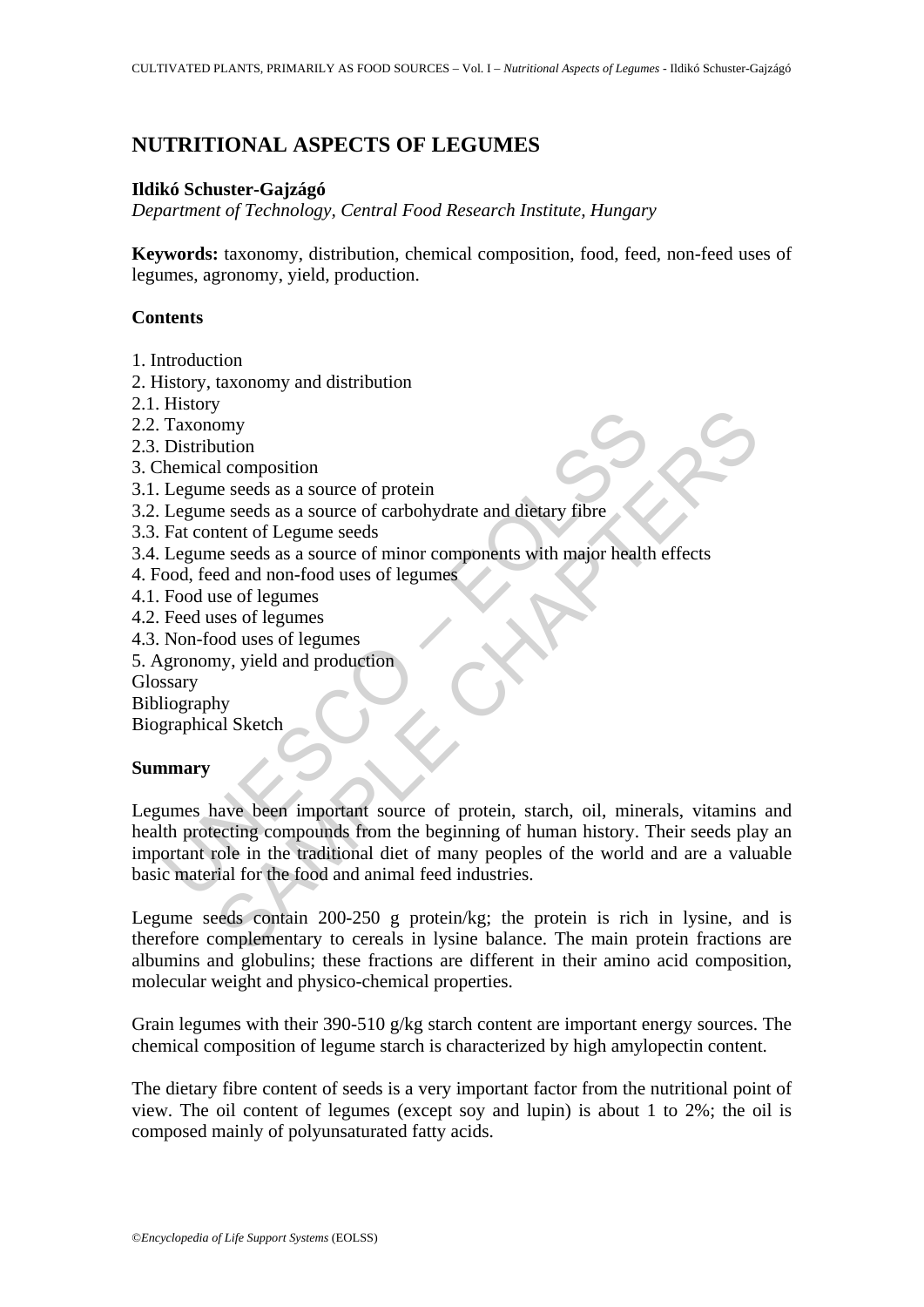The commonly present anti-nutritional compounds like protease inhibitors, galactooligosaccharides, lectins, saponins, and tannins have partly health- protecting properties but some of them are anti-nutrients that have to be inactivated before use.

The immature pods, green and mature seeds are used for human consumption according to traditional recipes and the mature seeds are the basic material for producing flour, concentrates and isolates. These products are used in the food industry and for animal feeding.

Legumes are typically Mediterranean and subtropical plants, but could be cultivated in temperate climates also. A great benefit of legumes is their N-fixation of atmospheric nitrogen by symbiotic rhizobia. Because of this, annual legume crops are of great value in rotations.

The annual consumption of legume seeds is 2.5 kg /capita in Europe, and higher in other part of the world (5.4 to 14.4 kg).

### **1. Introduction**

The importance of grain legumes in the world is high due to their significance in human and animal nutrition. Legume seeds can also become an industrial basic material with a wide range of non-food applications. In spite of the increasing interest concerning cultivation of pulses, the growth area and production of seeds, their application is relatively small (Kozlowska et al., 1998).

Legumes are a rich source of nutrients such as protein, starch, minerals and vitamins and have also important health protective compounds (phenolics, inositol phosphates and oligosaccharides).

annual consumption of legume seeds is 2.5 kg /capita in Europe,<br>of the world (5.4 to 14.4 kg).<br> **arroduction**<br>
importance of grain legumes in the world is high due to their signarianal nutrition. Legume seeds can also beco consumption of legume seeds is  $2.5$  kg /capita in Europe, and higher in coord  $(5.4$  to  $14.4$  kg).<br>
ction<br>
cance of grain legumes in the world is high due to their significance in hu<br>
nutrition. Legume seeds can also be As a result of the advantageous composition of legume seeds they can be used not only as meat replacers but also as components of rational nourishment and food for vegetarians. The isolated proteins, starch and fibers from legume seeds have good physico-chemical and health protecting properties and are promising basic materials for food industrial use.

Leguminous seeds are important in the traditional diet of large populations in many parts of the world, for example soybean in Asia, lentils in India, black bean in South America, chickpea in the Middle East, and pinto bean in Mexico.

### **2. History, Taxonomy and Distribution**

### **2.1. History**

The earliest human-domesticated plants are believed to have been legumes. Grain legumes have been an important part of the social evolution over the past 10 000 years. Carbonised seeds of pea, lentils and vetches have been found in fireplaces of the Neolithic age (7000 to 8000 years B.C.) in Turkey. These seeds formed the basis of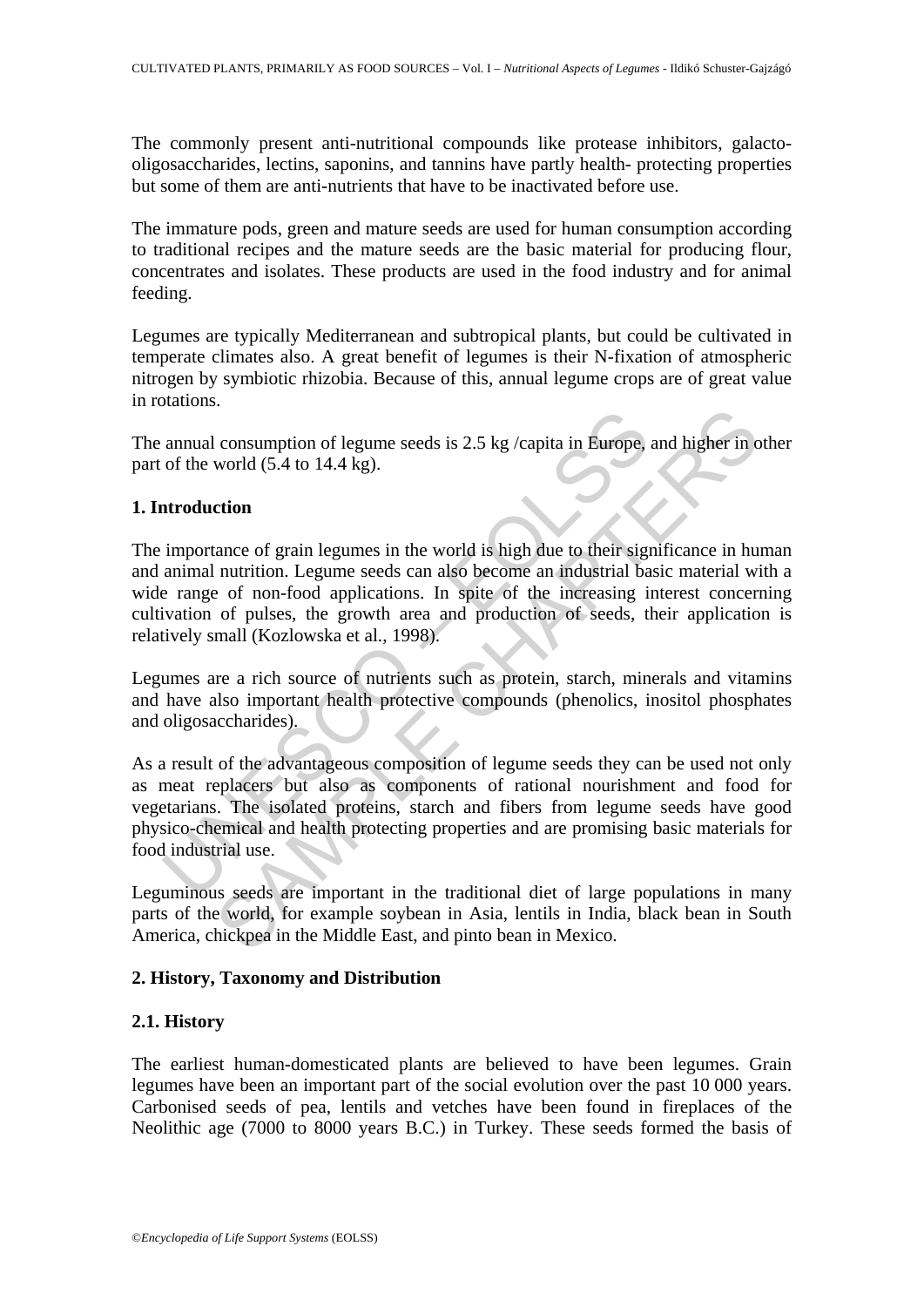food in this region and spread to the north-west and south-west (into Africa) and towards India.

After the early period, the use of legume seeds diversified. In some countries, such as India, legumes remained the main source of protein for economic and social reasons. In other developed countries the use of dry pulses in human diet declined because meat became the more common daily source of protein. Fresh seeds and fresh pods for example of garden peas (*Pisum sativum*) and French beans (*Phaseolus vulgaris*) were used for human consumption instead of dry pulses.

The rapid increase of meat consumption in the world produced a high demand for protein-rich feedstuff. In developed countries soybean meal and other oil seed meals supplied this demand. Soybean is the most important legume in the world; it is cultivated on 60 million hectares. The main producers of soybean are the USA, Brazil, China, and Argentina. The cultivation of soybean in Europe is rather low, other legumes such as pea, bean, lentil, cowpea and lupins playing a more important role in food and feed market.

#### **2.2. Taxonomy**

| feed market.                                                                                                                                                                                                       |                             |                                                                           | cultivated on 60 million hectares. The main producers of soybean are the USA, Brazil<br>China, and Argentina. The cultivation of soybean in Europe is rather low, other legumes<br>such as pea, bean, lentil, cowpea and lupins playing a more important role in food and |  |  |
|--------------------------------------------------------------------------------------------------------------------------------------------------------------------------------------------------------------------|-----------------------------|---------------------------------------------------------------------------|---------------------------------------------------------------------------------------------------------------------------------------------------------------------------------------------------------------------------------------------------------------------------|--|--|
| 2.2. Taxonomy                                                                                                                                                                                                      |                             |                                                                           |                                                                                                                                                                                                                                                                           |  |  |
| More than 60 domesticated grain legume species belong to the Leguminosae family<br>The main cultivated grain legumes, their common name as well as Latin name<br>distribution and their use are listed in Table 1. |                             |                                                                           |                                                                                                                                                                                                                                                                           |  |  |
| <b>Common name</b>                                                                                                                                                                                                 | <b>Latin</b> name           | <b>Distribution</b>                                                       | Consumption                                                                                                                                                                                                                                                               |  |  |
| Soybean                                                                                                                                                                                                            | Glycine max L.,             | USA, Brasil, China,<br>Argentina, Japan                                   | Human consumption,<br>mainly processed<br>products (soy meal,<br>concentrate, isolate, soy<br>milk, fermented<br>products)<br>Animal feed                                                                                                                                 |  |  |
| <b>White lupin</b>                                                                                                                                                                                                 | Lupinus albus L             | Europe, America,                                                          | Animal feed for poultry,<br>pigs and fish                                                                                                                                                                                                                                 |  |  |
| <b>Yellow lupin</b>                                                                                                                                                                                                | Lupinus luteus L.           | Europe, America                                                           | Animal feed for poultry,<br>pigs and fish                                                                                                                                                                                                                                 |  |  |
| <b>Sweet lupin</b>                                                                                                                                                                                                 | Lupinus angustifolius<br>L. | Europe, America                                                           | Animal feed for poultry,<br>pigs and fish                                                                                                                                                                                                                                 |  |  |
| Chickpea                                                                                                                                                                                                           | Cicer arietinum L.          | Mediterranean<br>countries, South Asia,<br>Eastern and Southern<br>Africa | Green leaves are eaten as<br>vegetable, green seeds in<br>raw, roasted and boiled<br>form. The dry seeds are<br>cooked or canned.<br>Dry leaves are animal<br>feed.                                                                                                       |  |  |
| <b>Mung bean</b>                                                                                                                                                                                                   | Vigna radiata L.            | South Asia, China,<br>India                                               | Used as green vegetable<br>or sprouting shoots                                                                                                                                                                                                                            |  |  |
| Pigeon pea                                                                                                                                                                                                         | Cajanus cajan L.            | India                                                                     | Human consumption and<br>animal feed                                                                                                                                                                                                                                      |  |  |
| <b>Cluster</b> bean                                                                                                                                                                                                | Cyamopsis                   | India                                                                     | Young bean are used as                                                                                                                                                                                                                                                    |  |  |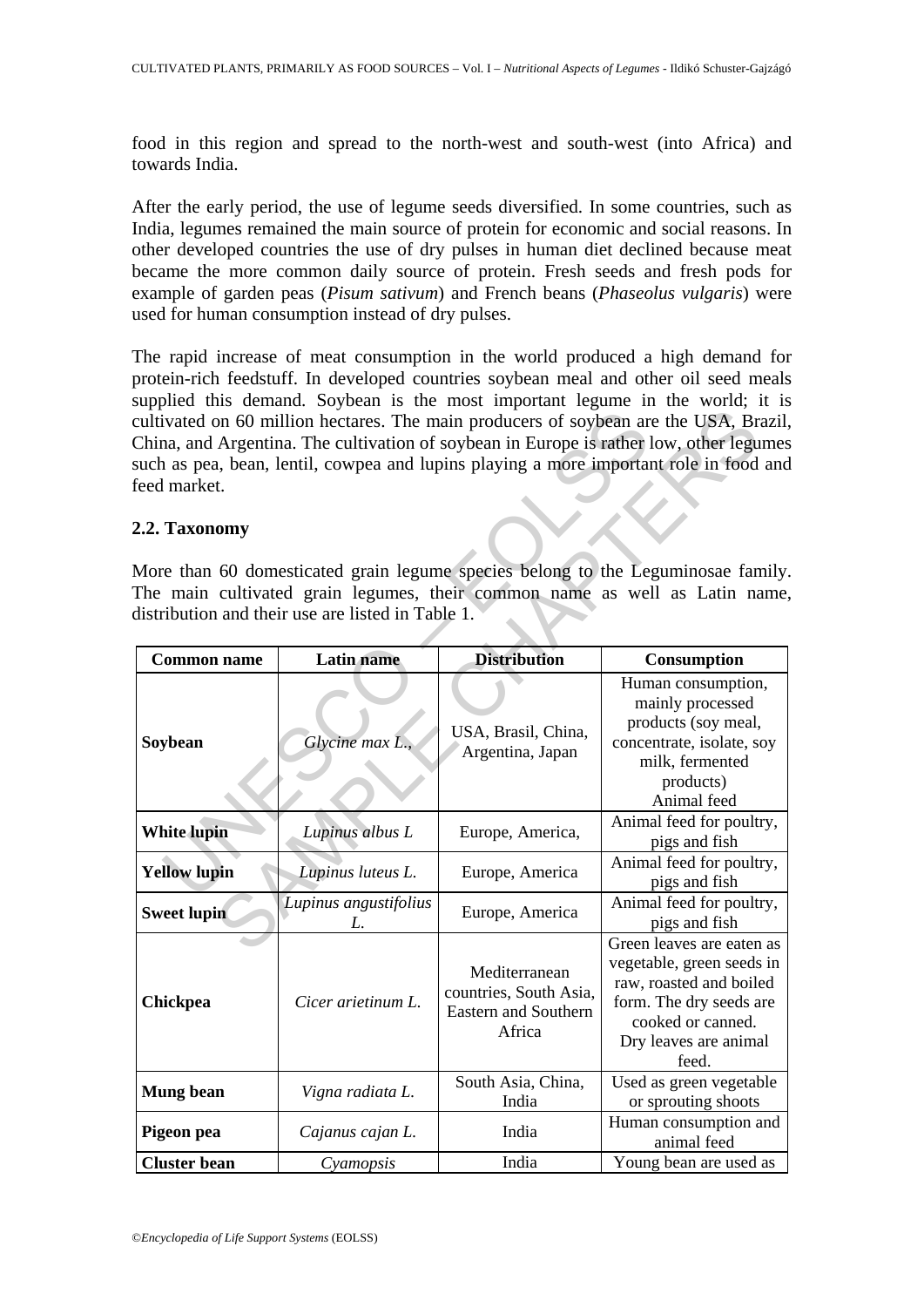|                                                                                                                                                                                        | tetregonoloba              |                                                                                     | vegetable, the dry beans<br>are used for producing<br>guar gum, it is used in<br>paper and textile industry<br>and for cosmetics and<br>pharmaceuticals |  |
|----------------------------------------------------------------------------------------------------------------------------------------------------------------------------------------|----------------------------|-------------------------------------------------------------------------------------|---------------------------------------------------------------------------------------------------------------------------------------------------------|--|
| <b>Jack bean</b>                                                                                                                                                                       | Canavalia ensiformis<br>L. | India, Far East, North<br>and East Africa                                           | For human consumption<br>used as vegetable, as dry<br>bean.                                                                                             |  |
| <b>Common bean</b><br>(also called as<br>French, garden,<br>haricot, kidney,<br>pinto, navy (baked<br>bean) black, pink,<br>black eye,<br>cranberry, great<br>northern or dry<br>bean) | Phaseolus vulgaris L.      | India, Brazil, France,<br>Russia, German, UK,<br>Ukraine                            | Human consumption<br>green in pods (canning,<br>freezing) or dry seeds,                                                                                 |  |
| Faba bean<br>(field bean)                                                                                                                                                              | Vicia faba L.              | Central Asia,<br>Mediterranean<br>countries, South<br>America, Near East,<br>Europe | Human consumption,<br>and canning, freezing<br>The dry harvested seeds<br>are used as animal feed.                                                      |  |
| Lentil                                                                                                                                                                                 | Lens culinaris<br>Medicus  | Turkey, Europe<br>(France, Spain), Asia,<br>Canada, USA                             | Human consumption                                                                                                                                       |  |
| Cowpea                                                                                                                                                                                 | Vigna unguiculata L.       | Mediterranean area,<br>Africa, Asia                                                 | Human consumption, it<br>is eaten as dhal made<br>from soaked, dehulled<br>seeds                                                                        |  |
| Pea                                                                                                                                                                                    | Pisum sativum L.           | Europe, North<br>America,                                                           | Human consumption,<br>combining crop for<br>animal feed                                                                                                 |  |
| Table 1. The main grain legumes, with information on distribution and consumption                                                                                                      |                            |                                                                                     |                                                                                                                                                         |  |
| 2.3. Distribution                                                                                                                                                                      |                            |                                                                                     |                                                                                                                                                         |  |
| There are great differences across the world in the proportions of cultivated legumes. In<br>the USA legumes account for about 16% of the total arable land, in this area sovbean is   |                            |                                                                                     |                                                                                                                                                         |  |

## **2.3. Distribution**

There are great differences across the world in the proportions of cultivated legumes. In the USA legumes account for about 16% of the total arable land, in this area soybean is the most economically important crop. In Europe the area of grain legumes is about 4 million ha, in this area 8 million t legume seeds are produced. The dominant legume seed in Europe is pea, which is cultivated on about 1 million ha (Hedley, 2001).

## **3. Chemical composition**

### **3.1. Legume seeds as a source of protein**

The protein content of raw legumes is summarized in Table 2.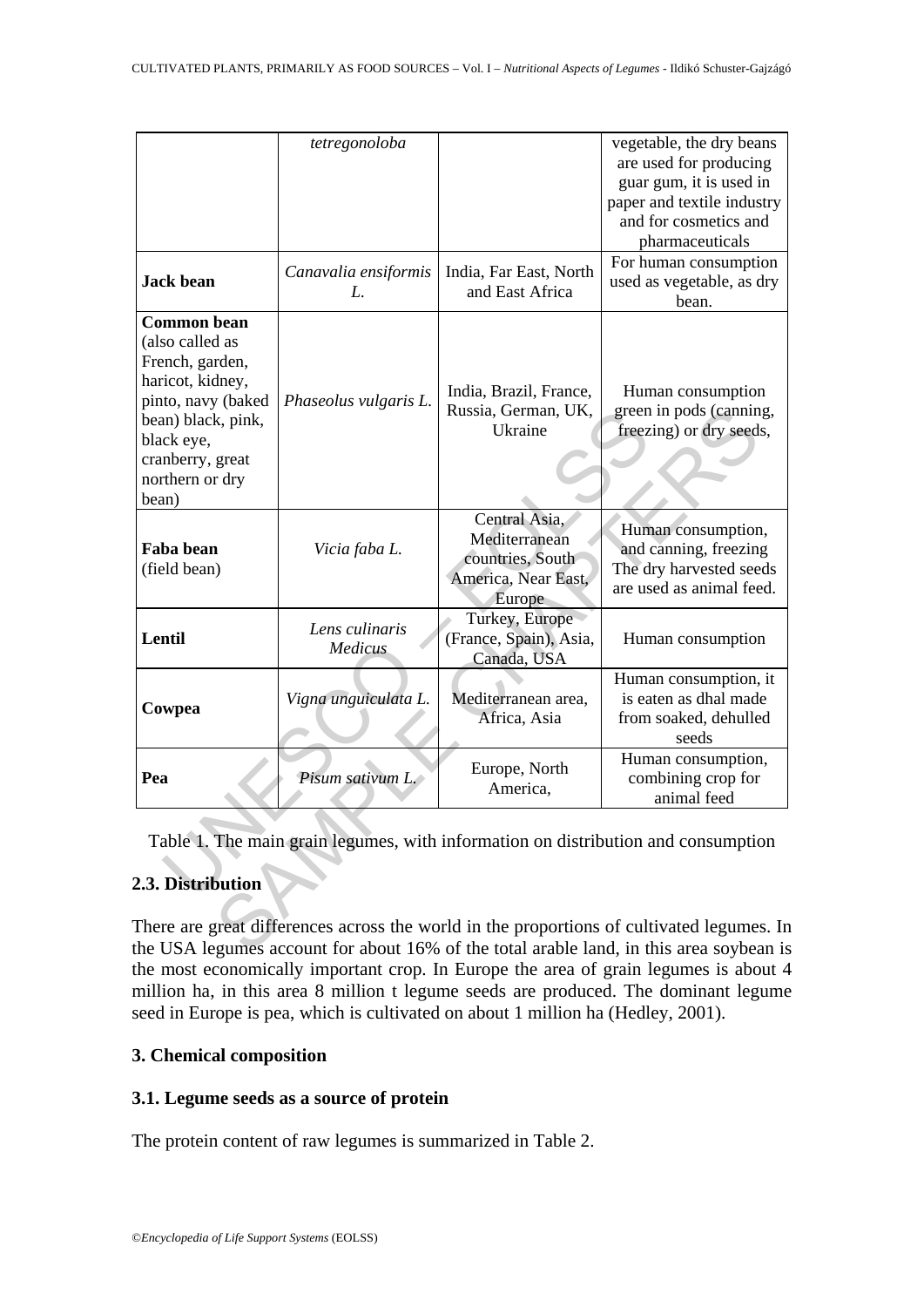| Legume                   | Protein content, % |
|--------------------------|--------------------|
| Chickpea                 | 15.5 to 28.2       |
| Lens                     | 24.7               |
| Lupin                    | 34.8 to 62.5       |
| Beans (Vicia, Phaseolus) | 19.4 to 24.8       |
| Peas                     | 23.9 to 25.1       |

Table 2. Protein content of raw legumes (as % of dry matter)

Legumes are relatively rich sources of protein as the seeds contain 200-250 g protein/kg. The protein content of cooked legume seed (70-100 g/kg cooked food) is similar to that of bread (80-90 g/kg), but still much higher than for potato (15-22 g/kg).

Legume seeds are rich in lysine and poorer in sulfur-containing amino acids (methionine and cysteine) compared to cereals. Lysine is the first limiting amino acid so it is important that legumes complement cereals in lysine balance.

Legume proteins are composed of several thousand specific proteins. About 70 to 80 % of the crude protein in legume seeds is storage protein. The non-storage proteins are enzymes, enzyme inhibitors, hormones, transporting, structural and recognition proteins.

ume seeds are rich in lysine and poorer in sulfur-contain<br>thionine and cysteine) compared to cereals. Lysine is the first limi<br>important that legumes complement cereals in lysine balance.<br>ume proteins are composed of sever eeds are rich in lysine and poorer in sulfur-containing amino a<br>e and cysteine) compared to cereals. Lysine is the first limiting amino aci<br>ant that legumes complement cereals in lysine balance.<br>Oteins are composed of seve The main protein fractions of legume seeds are **albumin** and **globulin**, which can be separated into two major fractions, **vicilin** and **legumin**. The relative proportion of legumin to vicilin varies with genotype, but vicilin is the major protein fraction in all legumes except *Vicia faba*. Vicilin contains low sulfur-containing amino acids; this is the main cause of the relatively poor amino acid composition of pea (Casey, 1998). The main globulin fractions differ in their amino acid composition, molecular weight of protein subunits and physico-chemical properties.

The albumin fraction has a well-balanced amino acid profile, and is relatively rich in sulfur-containing amino acids.



#### **Bibliography**

- - -

Butler, L.G. and Bos, K.D. (1993): Analysis and characterization of tannins in faba beans, cereals and other seeds. A literature review. EAAP Publication, No. 70. 81-89 [This review describes the nutritional effects of tannins on human organism]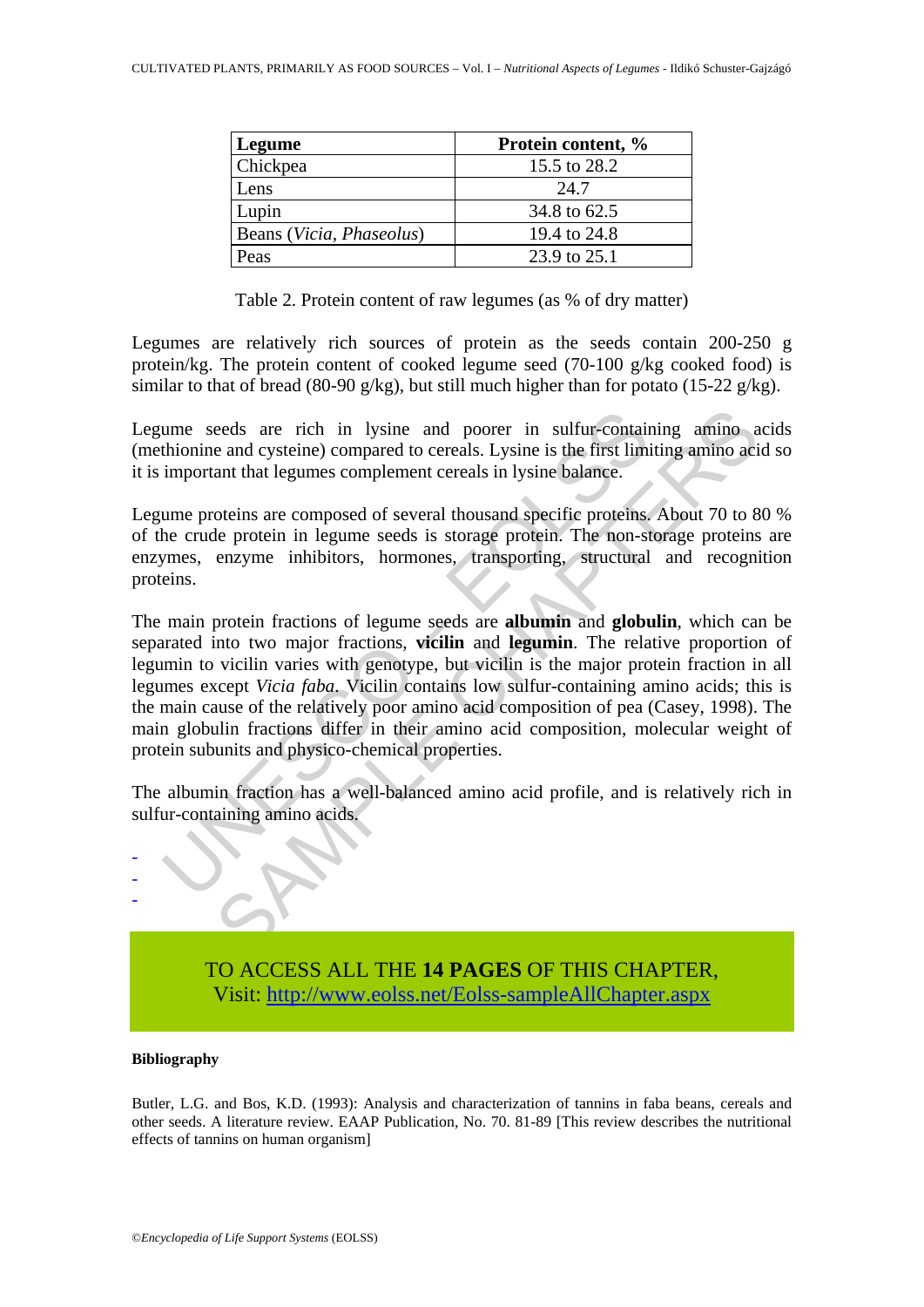Casey, R.: The seed composition of grain legumes. Proc. of the 3rd European Conference on Grain Legumes. 14-19 November, Valladolid, Spain. [This article dealing with the most important compounds in legume seeds]

Eggum, O., Hessing, M., Leterme, P., Sorensen, H. and Vereijken, J.M.: (1995) Utilization towards a multifactorial analysis. Grain Legumes, 10.20-21

Frokiaer, H., Nielsen, D., Sorensen, H., Sorensen, J.C. and Sorensen, S. (1998): Determination of soyasaponins in grain legumes by ezyme- linked immunosorbent assay based on monoclonal antibodies. Proc. of the 3rd European Conference on Grain Legumes. 14-19 November, Valladolid, Spain. [This paper describes a method for saponin determination and the results gained with it.]

Grant, G. and Driessche, E. (1993): Legume lectins: Physicochemical and nutritional properties. Recent advances of research in anti-nutritional factors in legume seeds. EAAP Publication No.70.219-233 [This paper describes the lectin synthesis and the physiological function of lectins in seeds and human gut]

Gueguen, J., van Oort, M.G., Quillien, L. and Hessing, M. (1993): The composition, biochemical characteristics and analysis of proteinaceous anti-nutritional factors in legume seeds. A review. EAAP Publication ,No.70. 9-30 [This article describes the composition and the role of protease inhibitors present in legume seeds]

Hedley, C. L. (2001): Carbohydrate in Grain Legume Seed. CABI International [This book describes the carbohydrate content and structure of grain legumes]

Jansman,A.J.M. and Longstaff.M.(1993): Nutritional effects of tannins and vicine/convicine in legume seeds. EAAP Publication, No.70 .301-316[This paper is dealing with tannin and vicine/ convicine content of legumes]

Kozlowska, H., Zdunczyk, Z. and Honke, J. (1998): Legume grains for food and non-food uses. Proc. of the 3rd European Conference on Grain Legumes. 14-19 November, Valladolid, Spain. [This paper summarize the production of pulses and application of them]

Matthews, R.H. (1989): Legumes. Chemistry, Technology, and Nutrition. Marcel Dekker, Inc.

icleristies and analysis of proteinaceous anti-nutritional factors in legume secteristics and analysis of proteinaceous anti-nutritional factors in legume seeds<br>ey, C. L. (2001): Carbohydrate in Grain Legume Seed. CABI Int Owusu-Ansah, Y.J. and Mc Curdy, S.M. (1991): Pea proteins. A review of chemistry, technology of production, and utilization. Food Reviews International, 7(1), 103-134 [This paper is dealing with composition of legume seed and technology of production of different products]

Ramsay.G. and Griffiths, D.W. (1993): The genetics of vicine and convicine synthesis in faba beans. EAAP Publication, No.70 397-400 [This paper describes the variation of vicine/convicine content of legume seed]

#### **Biographical Sketch**

**Dr. Ildikó Schuster-Gajzágó** was born in 1942 in Budapest, Hungary. He is married with one child. From 1961 to 1966 he attended the Eötvös Lóránd University of Sciences in Budapest, attaining an MSc in Biology. In 1985 he was awarded a University Doctoral Degree and in 1997 a PhD in Biology

s and analysis of proteinaceous anti-nutritional factors in legume seeds. A review. E<br>so not analysis of proteinaceous anti-nutritional factors in legum of every seeds. A review, E<br>ds1<br>(2001): Carbohydrate in Grain Legume From 1967 to 1986 he was a Research Worker at Department of Enzymology at the Central Food Research Institute. From 1986 he was a Research Worker in the Department of Technology at Central Food Research Institute, and from 1997 a Senior Research Worker.

His research activities have focused on the following:

1967-1972. Basic and applied research of enzymes (glucose oxidase, milkclotting enzyme of microbial origin, cellulase).

1972-1986. Study of enzymic browning of fruits (apple, pear, apricot) and establishment of the relationship between PPO activity and endogen substratum content. Study of the inhibition of enzymic browning of fruits. Study of the effect of location and year on polyphenoloxidase-polyphenol content of apple.

1986-1998. Enzymic modification of plant protein. Study of the effect of animal and microbial origin protease enzyme on the colloid properties of modified plant protein. (This program was supported by the EU Copernicus project). Study of antinutritional compounds of legume seed (protease inhibitors and oligosaccharides).